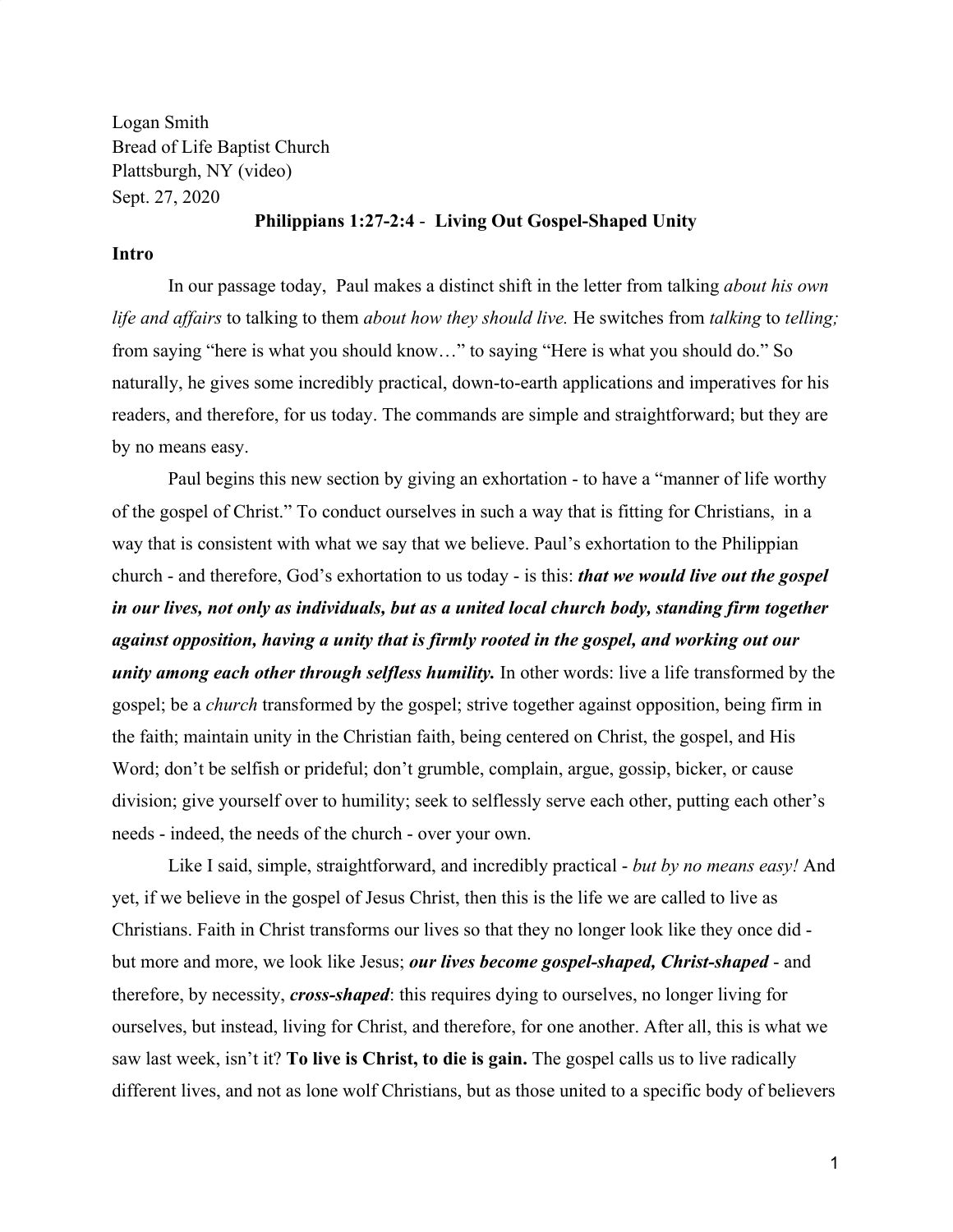- a group of Christians, a local church. And our lives together, as a church, are to be gospel-shaped. But the gospel doesn't only give us this demand and example, but it is also the **means** by which we are changed, the **means** by which we live out gospel unity.

So this passage calls us to 1. Be **unified together** as we **stand firm against opposition** to our faith, specifically persevering *with each other;* secondly, 2. He reminds us that **our unity is grounded firmly in the gospel of Christ,** that as believers, as a local body of Christ, we are united by our common faith in the gospel and the Word of God; and finally, 3. **The last part calls us to strive for unity through the path of selfless humility. [Transition]:** These will be our three main points today. So point number 1:

## **I. (Gospel-Shaped) Unity Despite Opposition (1:27-30)**

In verse 27, Paul exhorts the Philippian church to "stand firm," being united together as they all "strive side by side for the faith of the gospel," and he adds in verse 28 that as **"not be frightened in anything by your opponents."** He is using *military combat* language here to call the believers to **stand firm** in a **united front against the opposition they are facing opposition against the gospel faith. As we strive for the faith, laboring to see the gospel advance and to live out out gospel-shaped lives, "worthy of the gospel," we are going to face opposition, and as we do so, we must persevere steadfastly, not only striving by ourselves, but striving "side by side" with on another, being** *united in* **our faith as we work** *together for the faith*. That is what Paul is saying in verses 27-30. The exhortation, or command, works a bit like a two-sided coin: on one side, positively encouraging us to keep striving for the faith, not only persevering in the faith ourselves, but also persevering *in our unity with one another;* and on the other side of the coin, he also encourages us not to "be frightened" by our opponents, not to let the external pressures coming against us threaten our *unity and faith in the gospel.*

Paul is a little vague here on exactly what "suffering" (v.29) and "conflict" they are experiencing (v.30). He mentions their "opponents" in v. 28, that they are "suffering" for the sake of Christ in v. 29, and that these are the same conflicts Paul had among them and now has in Rome. While vague, it seems very likely that, at the very least, he is referencing explicit persecution they are facing on account of living out the Christian faith. A few weeks back, in our first sermon in this series on Philippians, I mentioned a bit about the religious and political scene for the Philippian church there in Philippi, and the persecution they were suffering. Even though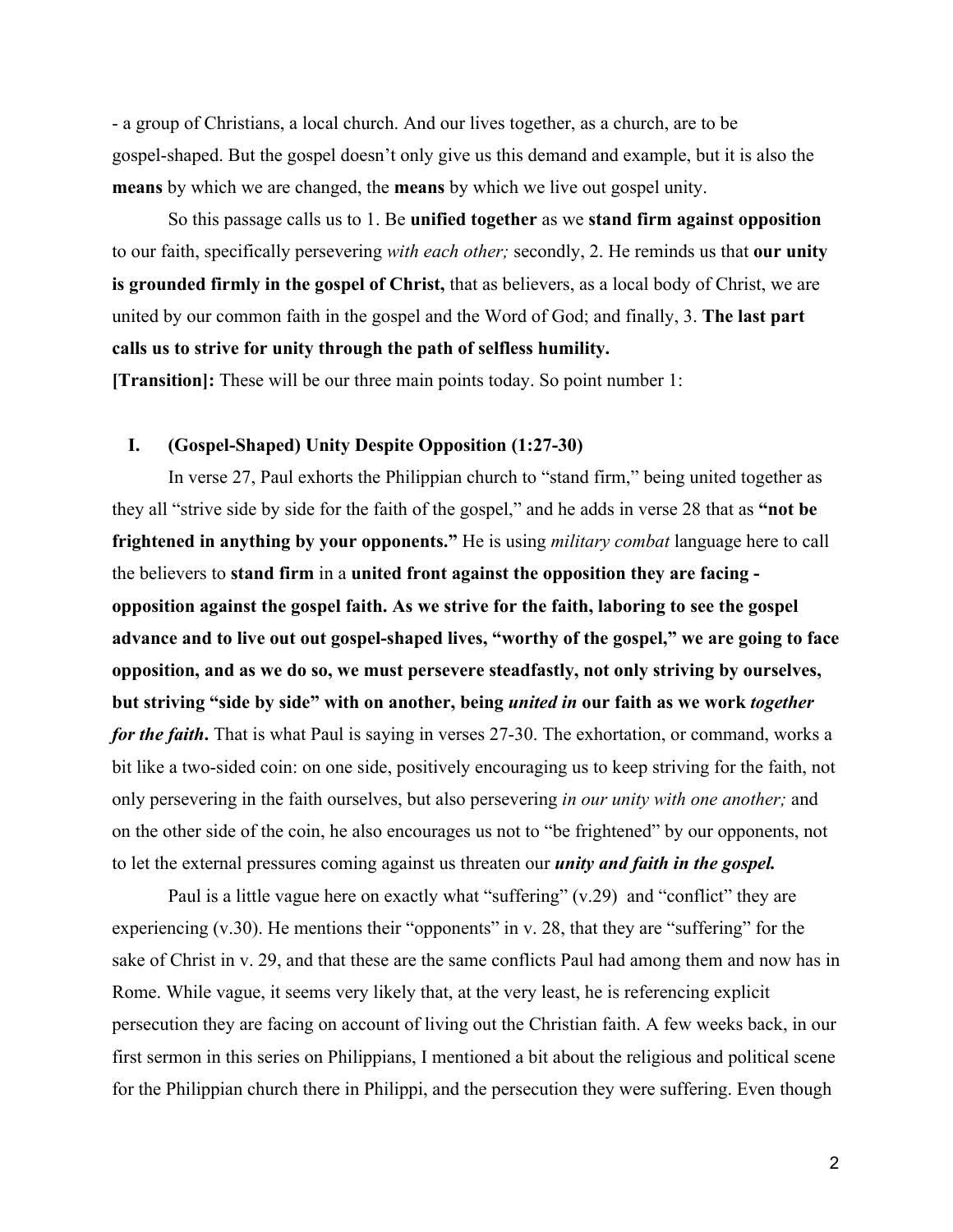in modern-day Greece, Philippi was a Roman colony, meaning it received lots of privileges and many of the people living there were Roman citizens - which was a *very big deal* in the Roman world. But it also came with certain duties and expectations. While they were still allowed to worship their different pagan gods, whether Roman, Greek, or something else, they also had to regularly bow down and acknowledge **the current Roman emperor, the Caesar, as Lord, ascribing a sense of deity and worship to him.** Obviously, this creates a problem with Christians living there. As Christians, we have *only one Savior and Lord* - our Lord Jesus Christ! We can bow down and worship no one or nothing other than the One, True Living God! Everything else is idolatrous blasphemy! And so as they persevered in the faith, steadfastly trusting in and obeying Jesus, living out the gospel and seeing it advance, *they faced serious persecution, from the society, culture, and political regime.*

And so, in verses 28-30, Paul encourages them not to give in, not to be frightened in anyway, but to steadfastly strive for the faith, firmly believing that even in this persecution, Jesus is still Lord, and one day, their salvation will be made evident to all, and the destruction of those who deny Christ and rebel against Him will be evident as well. Even now, this is made evident *as believers persevere in faith.*

# **Application**

It is absolutely **essential** and **necessary** that each individual believer persevere in the faith, not falling away when the going gets tough, but pressing in, trusting in Christ and obeying Him in faith, no matter what! But what we also see here is that **we are not meant to do this alone.** We do not find "lone wolf Christianity" in the pages of Scripture. Paul doesn't *just* exhort us to persevere, but to do so *together, to "stand firm in one spirit, with one mind striving side-by-side" (v.27)!.* That is not a command you can obey just on your own; it requires fellow believers around you, doing the same. In other words, I think we must read this as primarily being fulfilled among us *in the local church, as a local body of Christ.* After all, that is who Paul is writing to!

So as a small aside here: if you're listening to this, and you profess faith in Christ and you want to live as a Christian, but you are not currently a member of a local, gospel-preaching, Bible-believing church, then I want to *encourage you to join one quickly, for your own soul's sake.* We are not meant to weather the storms of this life alone; we need God's grace, and he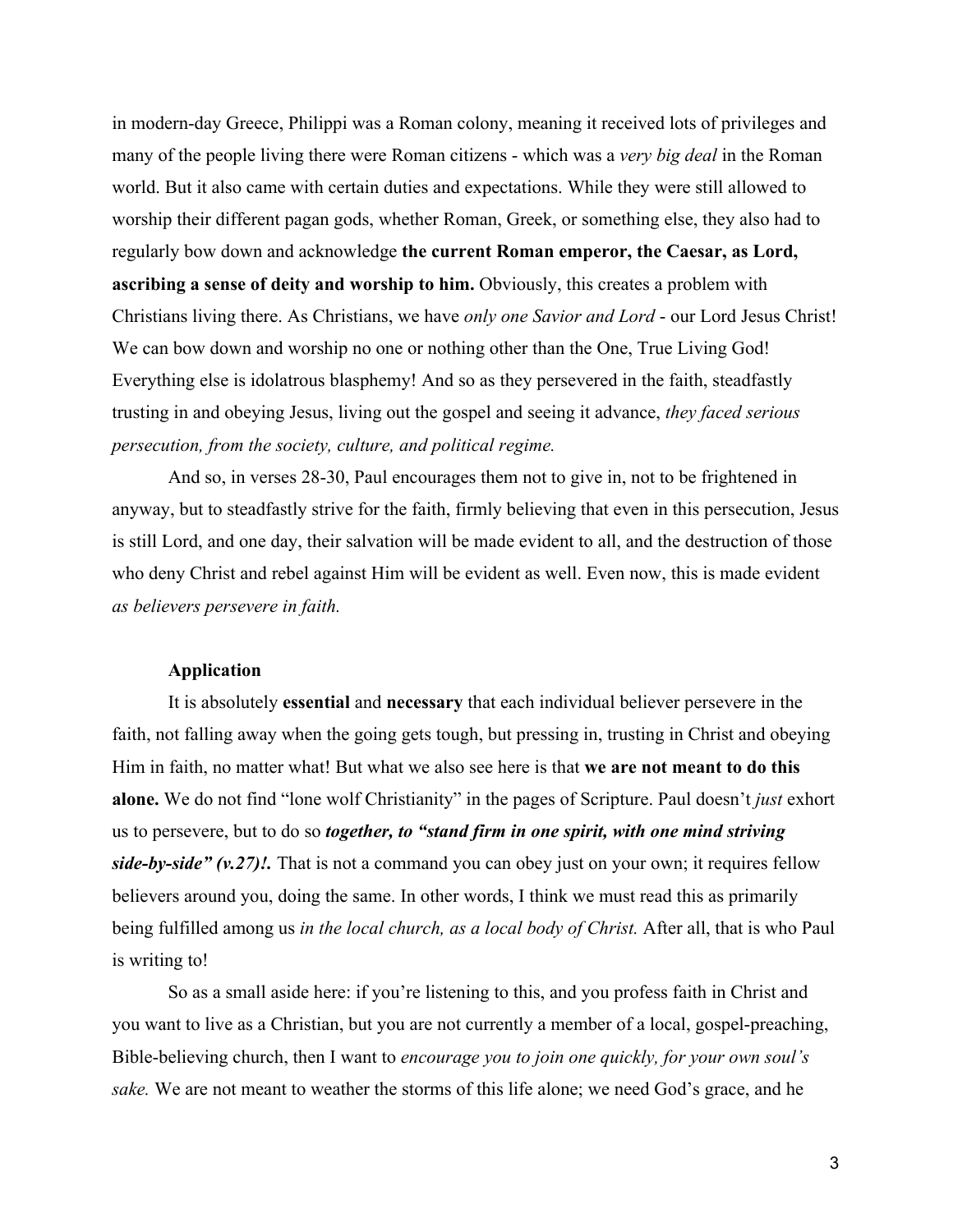often supplies that to us *through our fellow believers, especially our fellow church members.* We *need* one another to help us *stand firm,* so that we might *stand firm together, striving side-by-side for the faith of the gospel of Christ!*

### **Illustration**

When conflict and opposition comes to a community, it can have one of two results: 1. It could cause the group to *scatter in fear and disband,* or 2. To *band together, to draw closer and tighter to one another, and so become stronger.*

Picture a group of soldiers, camping at night. Suddenly, there is an ambush by enemy soldiers upon them! One of two things can happen:

1. First scenario, the soldiers panic; they are mortally afraid of the enemy, and they don't trust their fellow soldiers to be able to help them **scatter.** Each soldier goes their own path. Some run away in terror; others give in and surrender; some keep fighting, but not as a group, but as isolated lone rangers, and are picked off by the surging enemy forces.

2. Now picture the second scenario: The ambush still comes unexpectedly, but instead of running in fear, the soldiers quickly scramble together, back-to-back and shoulder-to-shoulder, squarely facing off against the enemy. They trust each other to fight with and for them, and more importantly, they're willing to stand firm together, no matter what. And as they stand together, they are stronger for it.

We are to persevere in the midst of persecution, suffering, conflict, and opposition **by leaning on our fellow brothers and sisters in Christ; by standing firm together, not letting either one another's faith, or our unity as a whole, be shaken by these conflicts!** And as we stand firm, steadfastly together, we strengthen one another! God graciously uses us to help each other persevere! So let us stand firm in our **united front against opposition to the faith of the gospel of Christ.**

**[Transition]:** But as we know, there are many threats to our unity, even today. It seems Paul is even concerned that this opposition they faced threatened the Philippians unity. So how do we maintain unity when it comes under fire? **We remember that our unity is rooted in our common faith in the gospel of Jesus Christ.**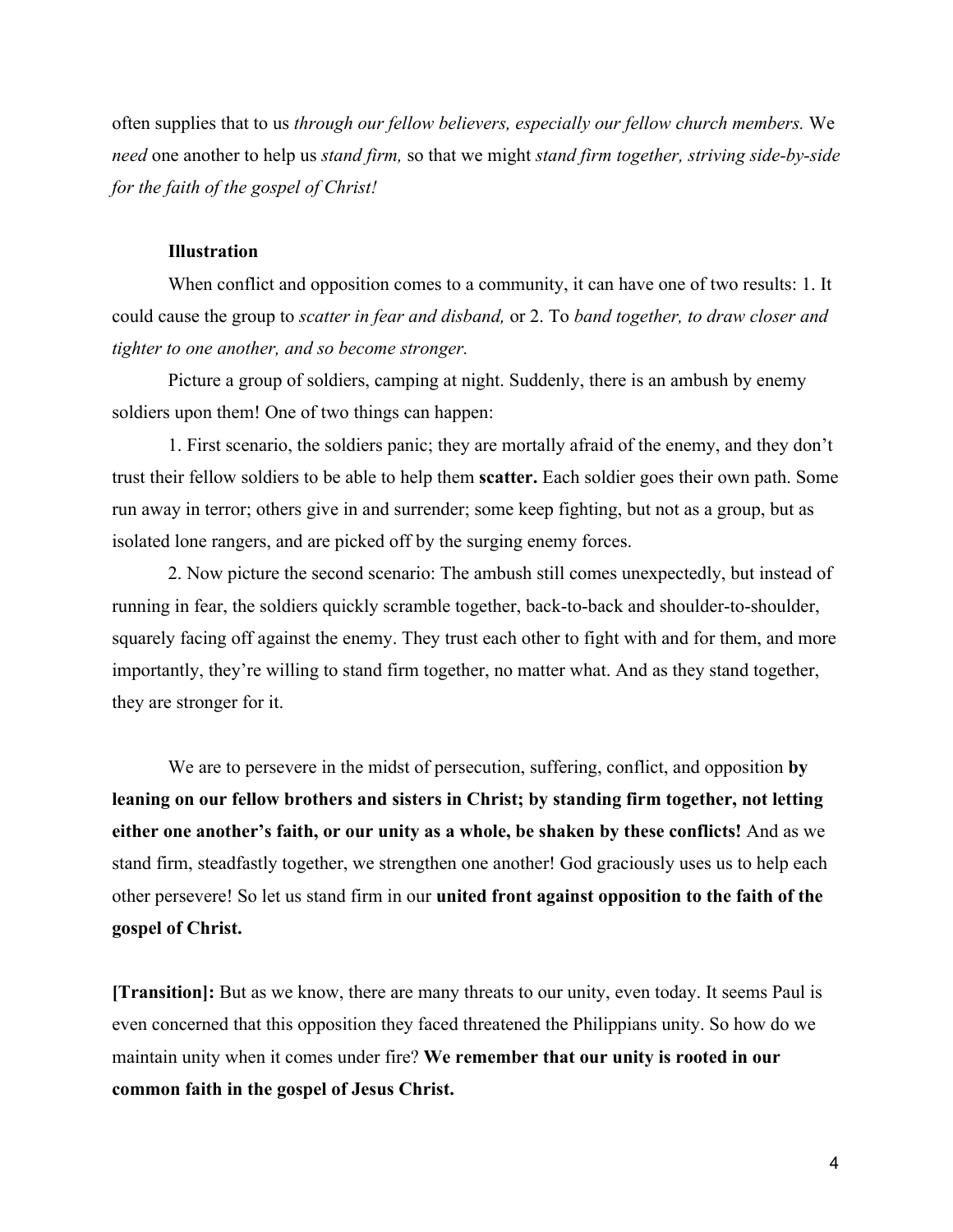# **II. Gospel-Shaped Unity in our Faith, Convictions, and Affection (1:27, 2:1-2)**

The unity that this passage calls us to is rooted firmly in our common faith in the Lord, His gospel, and His Word. Our unity flows out of the gospel. So first, we see we are to have a **unity of faith**.

## **Unity of faith - "One Spirit"**

We see this here in verse 27 and then in 2:1. When Paul is giving is exhortation to live out the gospel by "standing firm" together, he says we are to do so **"in one Spirit"** the one Spirit of God within all believers. In 2:1 Paul grounds our call to unity in our common reality of having trusted and believed in the gospel of Christ. So he starts off by saying, **"So if there is any encouragement in Christ, any comfort from love, any participation in the Spirit, any affection and sympathy…."** In other words, he's saying, "If you are believers!" If you are encouraged by the salvation you experience in Christ through faith! If you yourself are comforted by the love of God for you, demonstrated through the work of Christ in His life, death, and resurrection! If this work of salvation has been applied to your heart by the Spirit of God at work in you, so that you participate in the love of Christ by the grace of His Spirit! If the affection and sympathy of Christ for you has so captured your heart that you now love Christ with all your affections, and also love others with Christ's own affection and sympathy! In short - if you are believers, with faith in the same gospel of Christ, being filled with the same Holy Spirit! If you are all really Christians, then strive for unity!

He asks this question, with an **"If**" at the beginning, not because he is doubting their salvation or sincerity; on the contrary, he has made clear through chapter 1 that he is quite confident that they are believers (cf. 1:3-7). He's being rhetorical here; he's saying that because we are all trusting in the same gospel of Christ, because we are all partakers of the one Holy Spirit, because we are all saved and united in the same love of God for us, then **of course** we should strive for unity with one another!

### **Unity of Conviction - "One Mind"**

And so he makes another appeal in verse 2: **"complete my joy by being of** *the same mind,* **having** *the same love,* **being in** *full accord* **and of** *one mind.* He describes this unity in four ways, but we can really break it up into two parts: **Unity of Conviction** and **Unity of**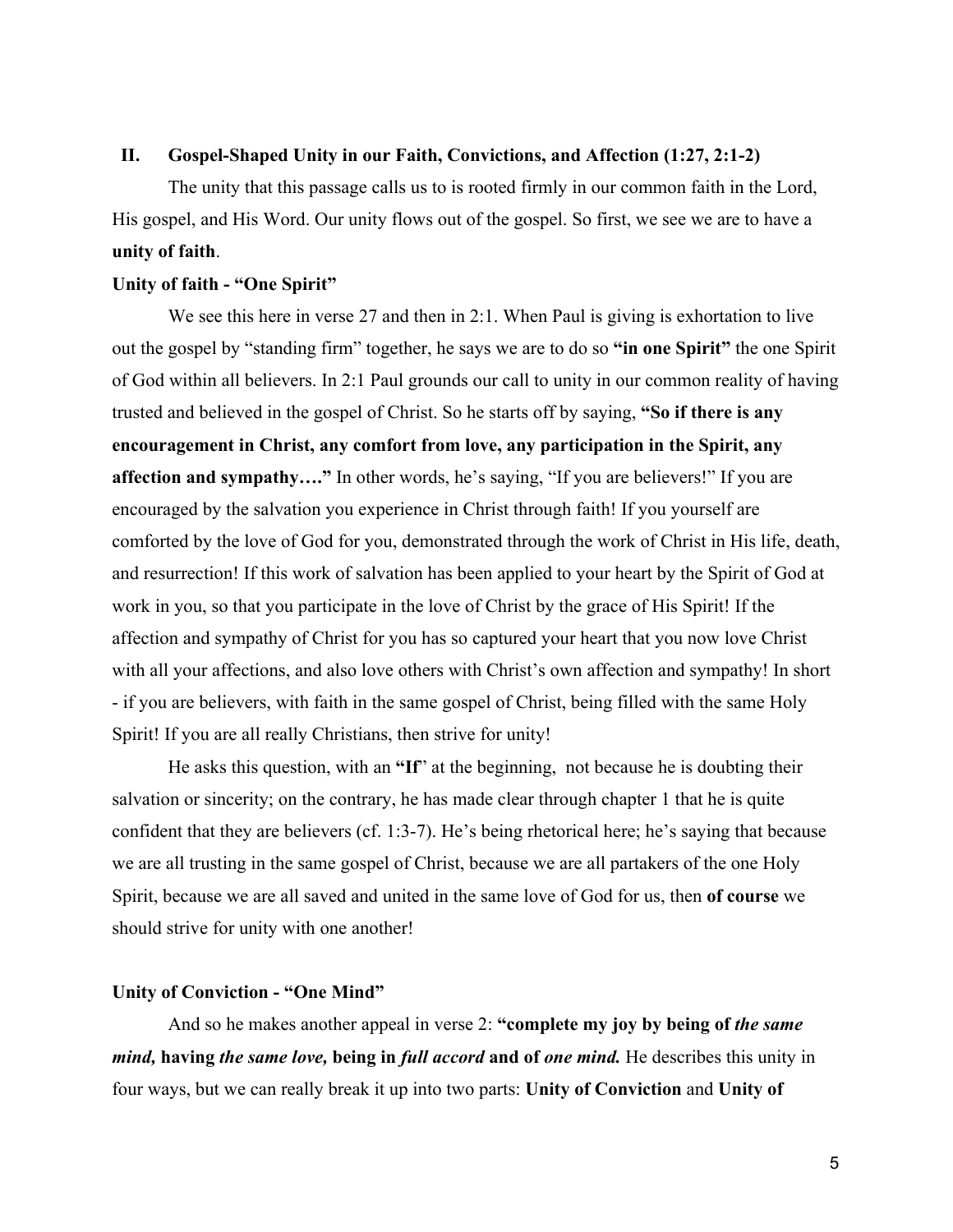**Affection.** So first, our unity centers around our common faith, beliefs, in convictions. He says twice in this verse that we are to be **"of the same mind"** or **"of one mind."** Earlier, in 1:27, not only says with one Spirit but also **"with one mind."** Just as our unity arises from our common faith, so we strive to maintain it by constantly growing in our common faith and beliefs, striving to having great conformity to the truth of God's Word, and therefore, greater commonality among us.

**[Illustration]:** Think of it this way: Let's say you're throwing darts at a dart board. The further your darts are away from the target, the further apart the will be from one another. Sure, you might have some close to each other on the far right, but they are far removed from those on top or the bottom left. Some might even be on the wall, off the board! But the closer the darts are to the target at the center, the closer they are to each other. As you aim for the bullseye, and each dart falls near the center, the darts are brought closer together.

And so it is with us. Our target, our bullseye, is the gospel faith, Truth of God's Word, and living like Christ. The more our knowledge and opinions and truth conform to God's Truth, the more commonality we will have with each other. The more our lives look like Jesus, greater the unity displayed in our corporate church life! So that's the goal: each of us aiming for the target: fully understanding and believing God's Word, obeying Him in all things in faith. And as we do so, as a whole church of people thinking this way, then we are indeed **"striving side by side for the faith of the gospel" "in one spirit, with one mind."** So we strive for unity, in part, by aiming to have our "minds renewed" in the truth of God's Word, all seeking to submit to Christ and obey Him in all things, as individuals and as a church. When we do this, we're not focusing on our own opinions or preferences, but are all bowing our knees together at the throne of God.

#### **Unity of Affection - "One Accord"**

Our unity arises out of our common faith in Christ, centering around our unity of conviction, but it does not just sit in our minds - it leads to unity in action. We also strive for **Unity of Affection.** This is what Paul means in the other two descriptions in verse 2: **"having the same love, being in full accord"** with one another. Our gospel unity pushes us to love each other with the same love we receive in Christ, doing all things in one accord with one another, not being divided, but being united in Christ.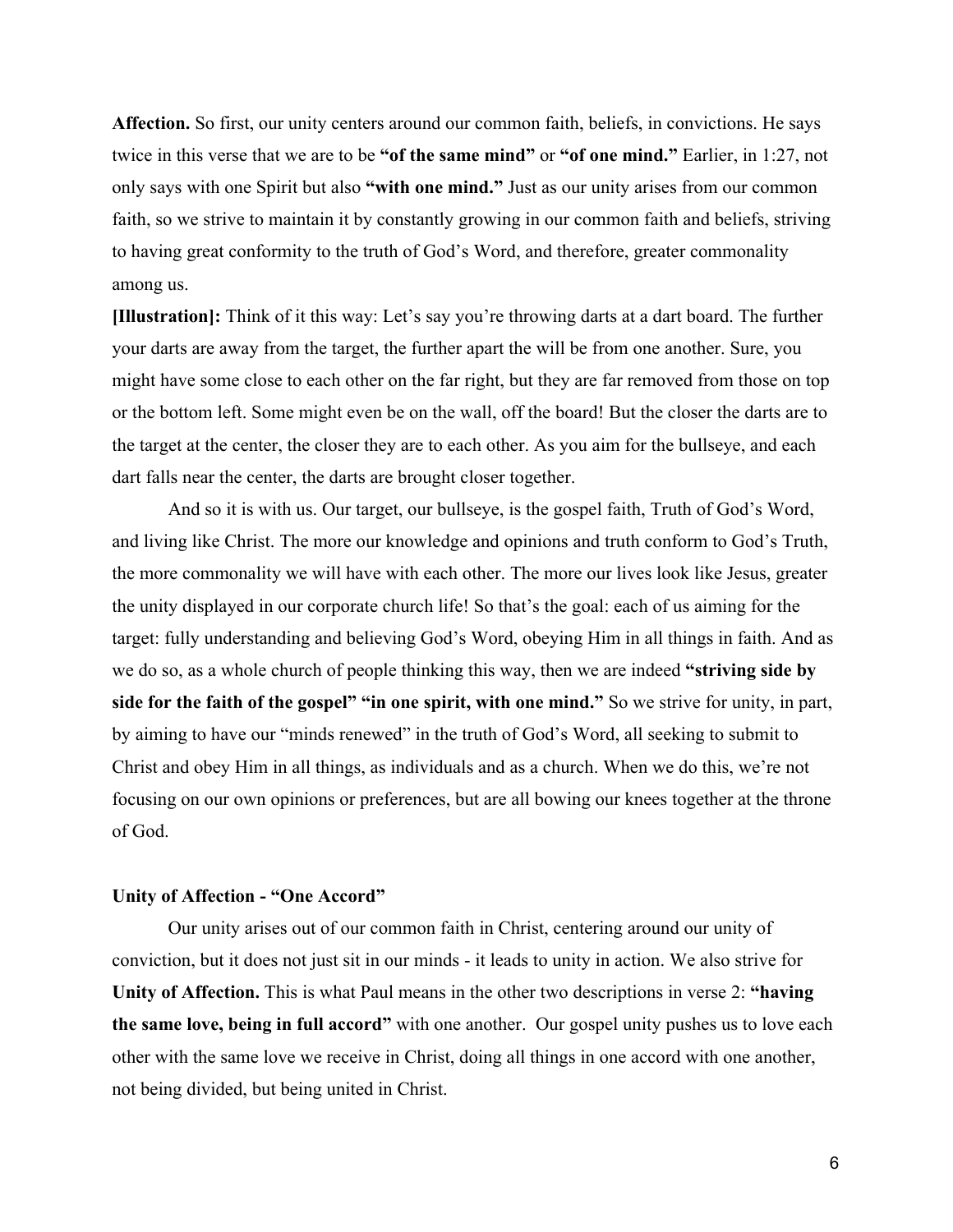### **Application:**

Like the Philippians, we face many threats to our Christian unity today, as well. As we face greater hostility and opposition to the Christian life and faith, pressure can mount against us, tempting us to cower and run in fear, or even to turn on in each other instead of standing firm together. But there are other threats to our unity as well. I don't think I have to convince everyone that 2020 has been, and will continue to be, **a very tense, divisive year.** It's an election year, bringing it's contention as normal, but politics in our country are at a fever pitch right now. The economy has taken a hit affecting us all. Protests, riots, and many disagreements abound about racism, police brutality, the role of police, and even attempts to justify rioting and looting. And of course, the COVID pandemic hangs over everything like an ominous storm cloud.

All of these are deeply concerning and significant; but one of my greatest concerns during all of this has been how divisive these issues have been throughout churches and among like-minded Christians. I'm tempted to tackle each of these issues, but I can't; so let me just quickly give a brief word to all such issues, then specifically look at one example.

When such enormous issues arise, we are tempted to make every point a dividing issue, so that if anyone takes a different position from us at all they are on the wrong side. We are tempted to **major** on the **minor** points. Instead, let us **major on the majors.** Our unity is rooted in the gospel. Let us strive to make sure our dividing lines don't go beyond the gospel faith and the Word of God. To be sure, sometimes that means taking a stand on issues that will be offensive to some. But let us take care that we don't add to the gospel, as well.

So to look at one threat to unity today: the different responses to the COVID pandemic, and the issues of masks and social distancing in particular. THis has been an incredibly divisive issue among churches and Christians, to a very concerning degree. THere are many different views and positions on whether or not masks are useful, how much we should agree with different medical reports, the best approach to take, and on and on it goes. Now, I am not saying right now what my position on any of these things is; and that's my point. These are not issues we should divide over, but should instead strive extra hard to maintain our unity in our common faith in the one Lord Jesus and His gospel.

And I'll go ahead and brag on you all and say this: it makes me very glad to see how you all, as a church, have handled these difficult days. I've heard some of you confide privately your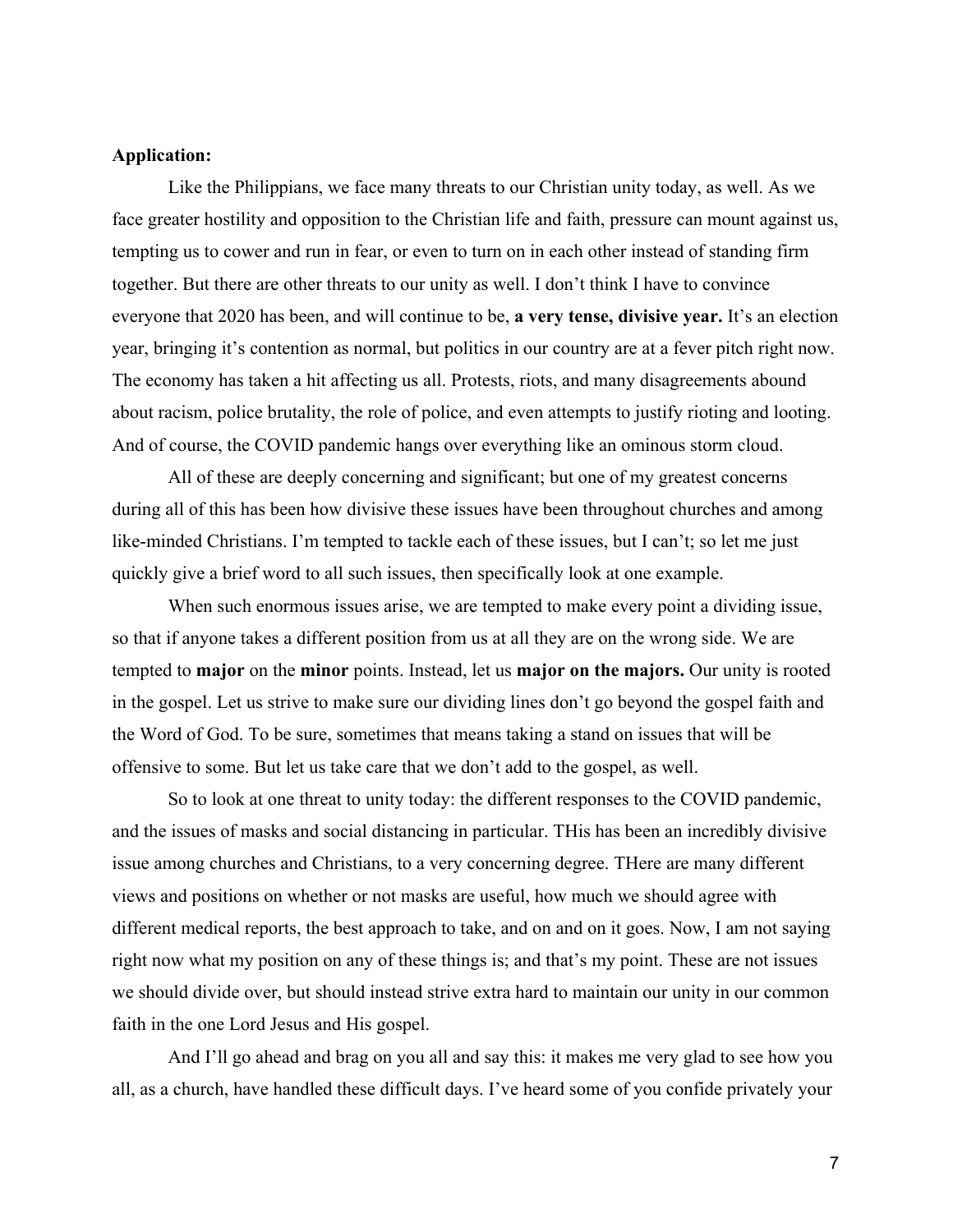disagreements with social distancing policies and the legitimacy of wearing masks; but then I've seen you lay your opinions aside for the sake of love and unity on Sunday morning, wearing masks and following protocols without complaint, in an effort to submit to the governing authorities and love each other well. What a beautiful thing! So be encouraged, and let us press on striving for unity in Christ.

**[Transition]:** But there are threats to our church unity that arise, and are often the most devastating; these are the threats that come not from **outside** the church, but from **within:** our own selfishness and pride, leading to grumbling, bickering, and in-fighting. And so, we need **gospel-shaped humility.**

### **III. (Gospel-Shaped) Unity through Selfless Humility (2:3-4)**

In order to strive for and maintain unity with one another, we must do so with **selfless, Christ-like humility.** Humility is a very difficult subject to talk about; it's even harder to actually accomplish! Preaching about it makes one feel like a hypocrite. Humility is one of those subjects where if you say you practice it, you probably don't! So I'm not preaching on humility because I'm an expert, but because this is what God's Word says! I am a selfish, broken sinner, and I need this word just as much as anyone.

Verses 3 and 4 are convicting to read, aren't they? **"Do** *nothing* **from selfish ambition or conceit."** We're commanded, "Don't do anything out of selfishness or pride!" And yet how often are those the very thoughts and desires driving what we do? We so easily act, speak, and think out of our selfish desires, preferences, and opinions; we are so easily motivated by our pride, seeking to elevate our name or at least preserve it. Before doing something for someone else, we might think, "Sure, as long as it's on *my terms,* fits into *my schedule*, conforms to *my preference and opinions,* and is *convenient for me."* Like I said, these words are convicting, aren't they? I feel the sting of them in my own heart.

These verses call us to *die to ourselves;* to no longer live ourselves, to no longer be driven by selfishness and pride! And we are to live this way, in vv. 3-4: **"but in humility count others more significant that yourselves. Let each of you look not only to his own interests, but also to the interests of others."** This is not the way that is natural to us. This does not come easy. This only comes from truly *dying to ourselves, repenting and turning away from our own*